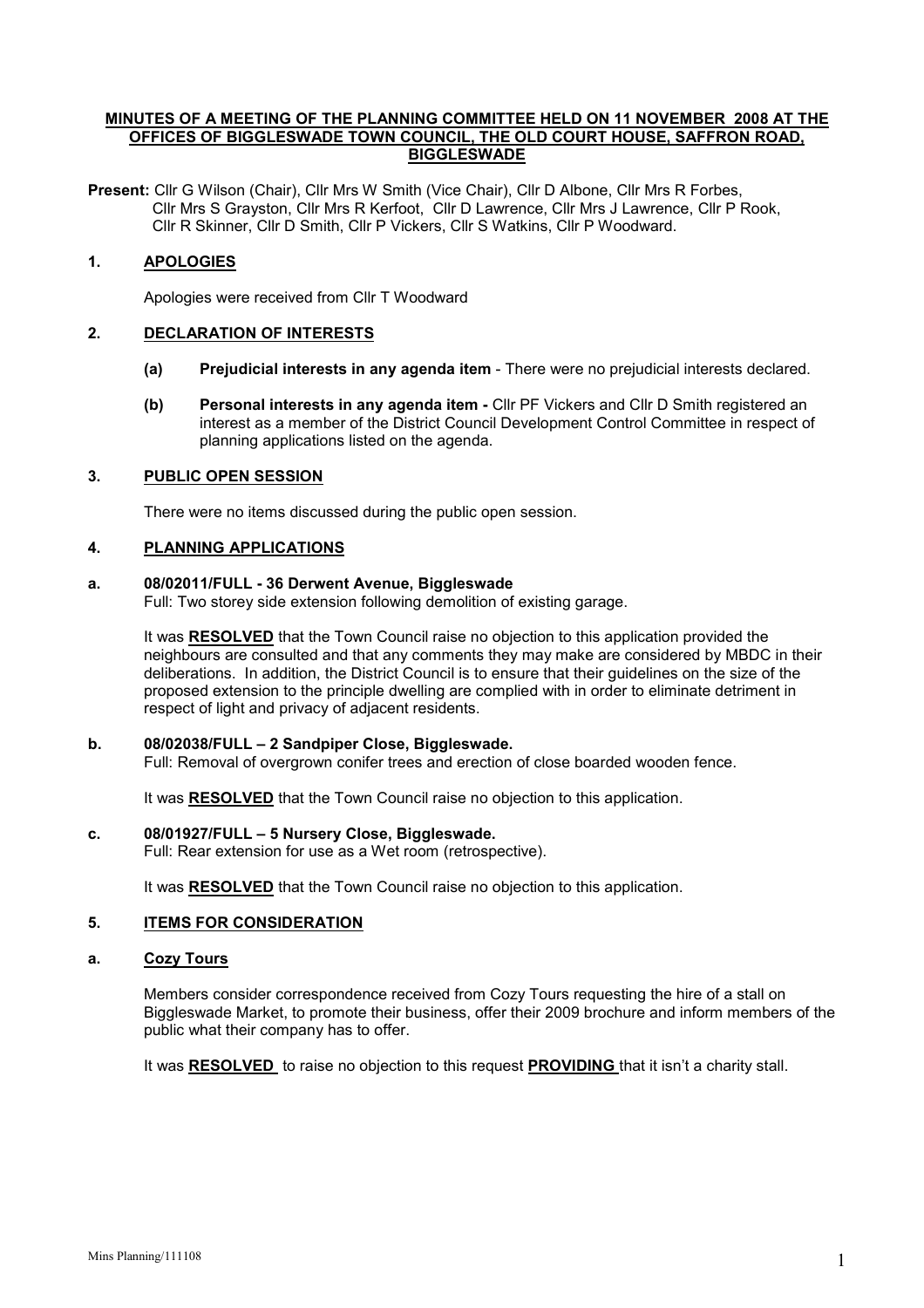### b. Street Naming and Numbering – Postal addresses for 1 pair semis and 12 flats at the corner of Blunham Road and Holme Crescent.

Members considered correspondence received from Mid Beds District Council informing Council that the developer of new properties at the corner of Blunham Road and Holme Crescent, has suggested the name of Carr Gardens. The Carr family owned the land for at least 100 years and were market gardeners. One member of the Carr family lives nearby.

It was RESOLVED that the Town Council raise no objection to this request.

# c. Biggleswade Christmas Lights switch-on night

Members considered correspondence received from James D Harris Fun Fairs, requesting that after the lights switch-on on 27 November, they be permitted to extend the use of the White Hart car park for Friday 28 November, all day Saturday 29 November and the evening. They will dismantle the rides on Saturday evening and vacate the site. They have offered to make a donation towards the Christmas lights.

It was RESOLVED that the Town Council raise no objection to this request.

### d. Proposed Temporary Road Closure of Market Square, Biggleswade – 27 November 2008

Members considered correspondence received from Mid Beds District Council after receiving a request from Biggleswade Chamber of Trade seeking permission for a temporary road closure of Market Square, Biggleswade, on 27 November for the Christmas Lights switch-on.

It was RESOLVED that the Town Council raise no objection to this request.

### 6. ITEMS FOR INFORMATION

## a. Planning Decisions Council Decision

## i. 08/01719/FULL – Furzenhall Barn, Furzenhall Road. APPROVED No objection<br>ii. 08/01311/FULL – Land West of Bleak Hall, London Road APPROVED Not rec'd by T.C. ii. 08/01311/FULL – Land West of Bleak Hall, London Road (Erection of 60m high Meteorologial Monitoring Mast) iii. 08/00634/FULL - 44 London Road APPEAL DECISION-DISMISSED Object iv. 08/01662/FULL – 163 Mead End. And the Separate Separate COVED No objection v. 08/01629/FULL – 7 Anne Street. APPROVED No objection vi. 08/01709/FULL – 9 Chapel Fields.<br>
vii. 08/01942/CC – Cow Close, Langford Road. NO OBJECTION Strongly object vii. 08/01942/CC - Cow Close, Langford Road. NO OBJECTION viii. 08/01973/CC - Sunnyside School. NO OBJECTION to COUNTY MATTER No objection

It was RESOLVED that a letter be sent to Mid Beds District Council with reference to item vii, stating that Biggleswade Town Council STRONGLY OBJECTED to this application for removal of restrictions on HGV movements to and from Cow Close, Langford Road, and to their subsequent approval.

### b. Thank you letter received from a resident

 Members received correspondence from a local resident, thanking the Works Manager, Rob McGregor, and all Council staff involved, for the fast response in helping to resolve the flooding problem experienced in Holme Court Avenue recently.

It was RESOLVED that this be noted.

Cllr Mrs J Lawrence felt that the Town Council should thank Rob McGregor and all the Town Council staff for showing what the Town Council can achieve.

Cllr Mrs W Smith personally thanked Rob McGregor and the Town Council Staff and was grateful that as Chair of Public Lane and Open Spaces Committee, she was kept up to date with the progress on this matter.